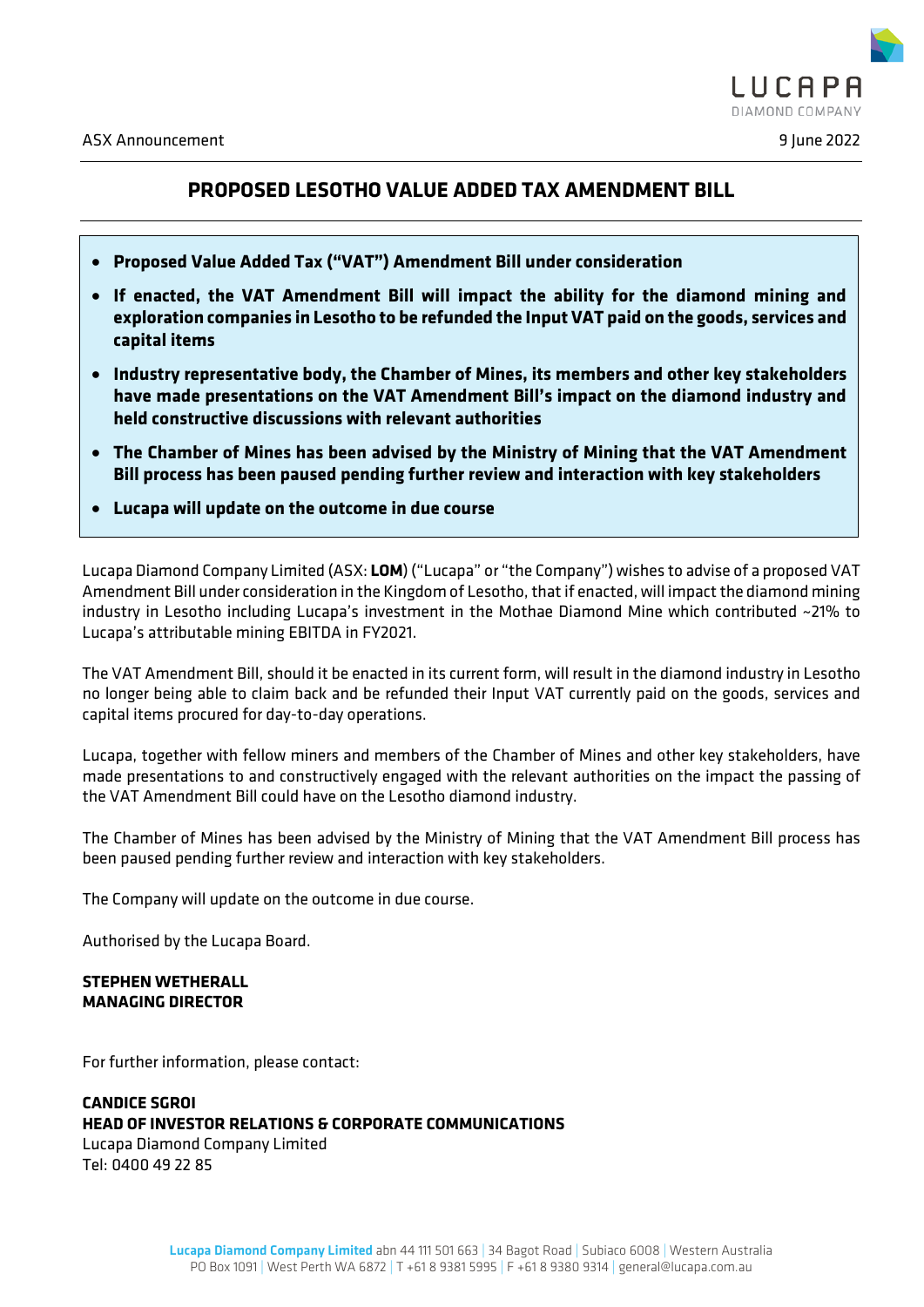## **ABOUT LUCAPA**

Lucapa Diamond Company Limited is an ASX listed diamond miner and explorer with assets in Africa and Australia. It has interests in two producing diamond mines in Angola (Lulo) and Lesotho (Mothae). The large, high-value diamonds produced from these two niche African diamond mines attract some of the highest prices per carat for rough diamonds globally.

The Lulo mine has been in commercial production since 2015, while the Mothae mine commenced commercial production in 2019.

In 2021, through its wholly owned subsidiary, Australian Natural Diamonds Pty Ltd, Lucapa completed the strategic and transformative acquisition of the Merlin Diamond Project, an historic Australian mine containing a 4.4 million carat JORC (2012) compliant Mineral Resource with significant exploration potential. The Company published an Updated Scoping Study re-enforcing the significant economic potential for a long-life mine at Merlin with a production target of 2.1 million carats. A feasibility study is expected to be completed by Q3 2022.

Lucapa and its project partners are also exploring for potential primary source kimberlites or lamproites at the prolific Lulo concession in Angola, the Brooking project in Australia and the Orapa Area F project in Botswana.

The Board, management and key stakeholders in Lucapa have deep global diamond industry experience and networks all through the value chain from exploration to retail.

## **Competent Person's Statement**

Information included in this announcement that relates to exploration results and resource estimates is based on and fairly represents information and supporting documentation prepared and compiled by Richard Price MAusIMM who is a Member of the Australasian Institute of Mining and Metallurgy. Mr Price is an employee of Lucapa Diamond Company Limited. Mr Price has sufficient experience which is relevant to the style of mineralisation and type of deposit under consideration and to the activity which he is undertaking to qualify as a Competent Person as defined in the 2012 Edition of the Australasian Code for Reporting Exploration Results, Mineral Resources and Ore Reserves. Mr Price consents to the inclusion in the announcement of the matters based on this information in the form and context in which it appears.

## **No New Information**

To the extent that this announcement contains references to prior exploration results and Mineral Resource estimates, which have been cross referenced to previous market announcements made by the Company, unless explicitly stated, no new information is contained. The Company confirms that it is not aware of any new information or data that materially affects the information included in the relevant market announcements and, in the case of estimates of Mineral Resources that all material assumptions and technical parameters underpinning the estimates in the relevant market announcement continue to apply and have not materially changed.

## **Forward-Looking Statements**

This announcement has been prepared by the Company. This document contains background information about the Company and its related entities current at the date of this announcement. This is in summary form and does not purport to be all inclusive or complete. Recipients should conduct their own investigations and perform their own analysis in order to satisfy themselves as to the accuracy and completeness of the information, statements and opinions contained in this announcement.

This announcement is for information purposes only. Neither this document nor the information contained in it constitutes an offer, invitation, solicitation or recommendation in relation to the purchase or sale of shares in any jurisdiction. This announcement may not be distributed in any jurisdiction except in accordance with the legal requirements applicable in such jurisdiction. Recipients should inform themselves of the restrictions that apply in their own jurisdiction. A failure to do so may result in a violation of securities laws in such jurisdiction.